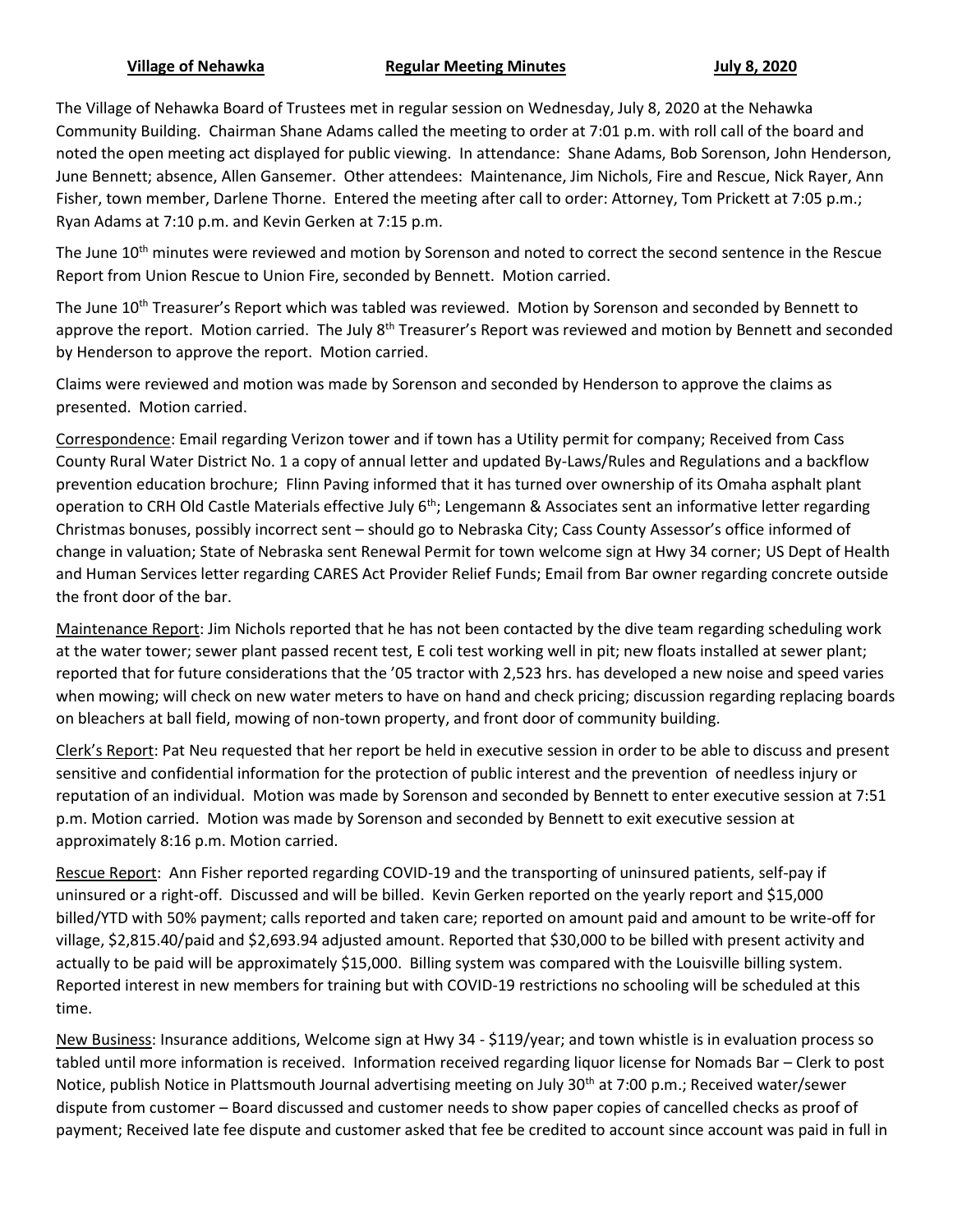a timely manner – discussion/motion to remove was agreed by Board; discussed for the audit report, maintenance will read 10 non-read meters for the upcoming report; Lane Report was forwarded to JEO for processing;

Old Business: discussed the road repair south of the flagpole and that to take off old asphalt and replace with 3 inches would cost \$7,500; further discussed a more durable road and costs, will check on concrete and possibly doing half at this time. Discussion on adding an additional batting cage – requested quote and that the KENO funds would pay – discussed the necessity of a second batting cage in that other towns only provide one cage. No additional report regarding change in phone service at community building and village computer; A Highways Funds account was opened at First State Bank and funds were transferred from General Account; Reported that ISO insurance to forward information to Board.

Motion was made at 9:10 p.m. by Sorenson and seconded by Bennett to adjourn. Motion carried.

| <b>CLAIMS - JULY 8, 2020</b> |                                |                                |                               |  |
|------------------------------|--------------------------------|--------------------------------|-------------------------------|--|
|                              | Vendor                         | <b>Balance</b><br><b>Total</b> |                               |  |
| <b>GENERAL:</b>              |                                |                                |                               |  |
|                              | Allen Gansemer                 | 120.00                         | Salary (3 mtgs/1 sp<br>mtg)   |  |
|                              | <b>Blue Book</b>               | 23.34                          |                               |  |
|                              | <b>Bob Sorenson</b>            | 120.00                         | Salary (3 mtgs/1 sp<br>mtg)   |  |
|                              | Don's Johns & Septic Pumping   | 400.00                         |                               |  |
|                              | Frontier                       | 88.35                          |                               |  |
|                              | Future Technologies-General    | 35.00                          |                               |  |
|                              | Jim Nichols                    | 2,173.52                       | Salary                        |  |
|                              | John Henderson                 | 120.00                         | Salary (3 mtgs/1 sp<br>mtg)   |  |
|                              | June Bennett                   | 120.00                         | Salary (3 mtgs/1 sp<br>mtg)   |  |
|                              | Lincoln Journal Star/Lee Adver | 37.82                          |                               |  |
|                              | Meeske Auto                    | 122.06                         |                               |  |
|                              | Meeske Hardware                | 163.01                         |                               |  |
|                              | Nebraska Dept of Revenue       | 182.49                         | 2020 QTR 2<br>Withholding Tax |  |
|                              | Nebraska UC Fund               | 18.01                          | 2020 QTR 2 Unemploy<br>Ins.   |  |
|                              | NPPD-217 Sherman Ave           | 173.65                         |                               |  |
|                              | NPPD-221 Elm St                | 34.21                          |                               |  |
|                              | NPPD-Corner of Main & Elm St   | 34.21                          |                               |  |
|                              | NPPD-Main St & Washington      | 110.80                         |                               |  |
|                              | NPPD-Streetlights              | 400.28                         |                               |  |